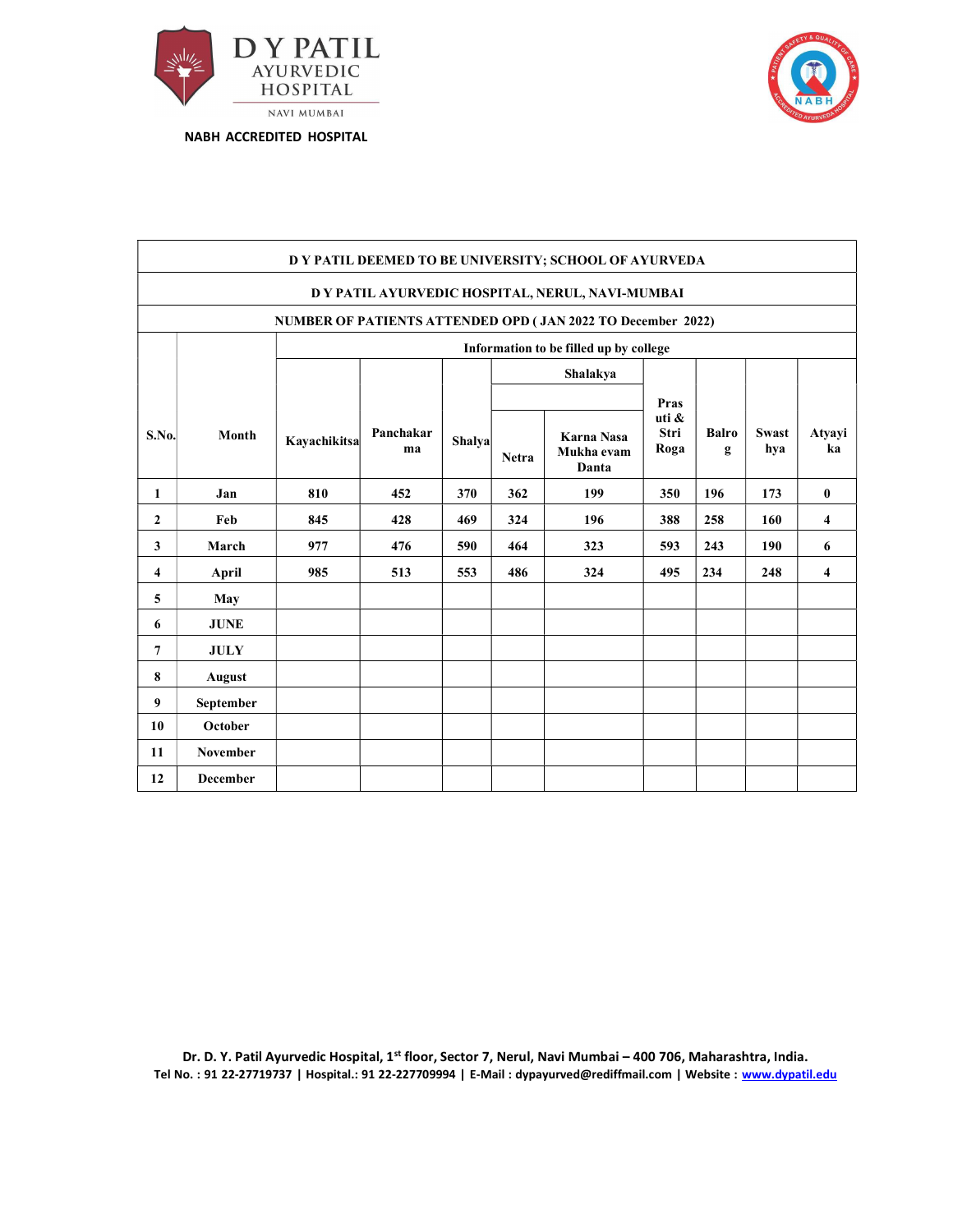



|                                            |                                                             |              |               |                    |             |              |                |                              |                |             | D Y PATIL DEEMED TO BE UNIVERSITY; SCHOOL OF AYURVEDA |                     |                         |              |                       |
|--------------------------------------------|-------------------------------------------------------------|--------------|---------------|--------------------|-------------|--------------|----------------|------------------------------|----------------|-------------|-------------------------------------------------------|---------------------|-------------------------|--------------|-----------------------|
|                                            |                                                             |              |               |                    |             |              |                | D Y PATIL AYURVEDIC HOSPITAL |                |             |                                                       |                     |                         |              |                       |
|                                            | NUMBER OF PATIENTS ATTENDED OPD (JAN 2022 TO December 2022) |              |               |                    |             |              |                |                              |                |             |                                                       |                     |                         |              |                       |
|                                            |                                                             |              |               | Kayachikitsa       |             |              |                |                              | Panchakarma    |             |                                                       |                     | <b>Atyayika</b>         |              |                       |
|                                            | $\mathbf{M}$                                                | $\mathbf{F}$ | ${\bf N}$     | F/u                | $\mathbf T$ | $\mathbf{M}$ | $\mathbf F$    | ${\bf N}$                    | F/u            | $\mathbf T$ | $\mathbf M$                                           | $\mathbf F$         | ${\bf N}$               | F/u          | $\mathbf T$           |
| Jan                                        | 385                                                         | 425          | 388           | 422                | 810         | 205          | 247            | 177                          | 275            | 452         | $\bf{0}$                                              | $\mathbf{0}$        | $\bf{0}$                | $\bf{0}$     | $\boldsymbol{\theta}$ |
| Feb                                        | 393                                                         | 452          | 368           | 477                | 845         | 190          | 238            | 155                          | 273            | 428         | $\pmb{0}$                                             | $\overline{\bf{4}}$ | $\mathbf{3}$            | 1            | $\boldsymbol{4}$      |
| Mar                                        | 424                                                         | 553          | 391           | 586                | 977         | 197          | 279            | 278                          | 198            | 476         | $\mathbf{3}$                                          | $\mathbf{3}$        | 6                       | $\mathbf{0}$ | 6                     |
| Apr                                        | 446                                                         | 539          | 345           | 640                | 985         |              | 230 283        | 263                          | 250            | 513         | $\mathbf{1}$                                          | $\mathbf{3}$        | $\overline{\mathbf{4}}$ | $\bf{0}$     | $\overline{4}$        |
| May                                        |                                                             |              |               |                    |             |              |                |                              |                |             |                                                       |                     |                         |              |                       |
| <b>JUNE</b>                                |                                                             |              |               |                    |             |              |                |                              |                |             |                                                       |                     |                         |              |                       |
| $\mathbf{J}\mathbf{U}\mathbf{L}\mathbf{Y}$ |                                                             |              |               |                    |             |              |                |                              |                |             |                                                       |                     |                         |              |                       |
| $\mathbf{A}\mathbf{U}\mathbf{G}$           |                                                             |              |               |                    |             |              |                |                              |                |             |                                                       |                     |                         |              |                       |
| Sept                                       |                                                             |              |               |                    |             |              |                |                              |                |             |                                                       |                     |                         |              |                       |
| <b>OCT</b>                                 |                                                             |              |               |                    |             |              |                |                              |                |             |                                                       |                     |                         |              |                       |
| <b>Nov</b>                                 |                                                             |              |               |                    |             |              |                |                              |                |             |                                                       |                     |                         |              |                       |
| <b>DEC</b>                                 |                                                             |              |               |                    |             |              |                |                              |                |             |                                                       |                     |                         |              |                       |
|                                            |                                                             |              | <b>Shalya</b> |                    |             |              |                |                              | Shalakya Netra |             |                                                       |                     | <b>Shalakya</b>         |              |                       |
|                                            | $\mathbf{M}$                                                | $\mathbf F$  | ${\bf N}$     | F/u                | $\mathbf T$ | ${\bf M}$    | $\mathbf F$    | ${\bf N}$                    | F/u            | $\mathbf T$ | $\mathbf{M}$                                          | $\mathbf F$         | ${\bf N}$               | F/u          | $\mathbf T$           |
| Jan                                        | 197                                                         | 173          | 238           | 132                | 370         |              | $152 \mid 210$ | 195                          | 167            | 362         | 101                                                   | 98                  | 170                     | 29           | 199                   |
| Feb                                        | 263                                                         | 206          | 283           | 186                | 469         | 151          | 173            | 147                          | 177            | 324         | 93                                                    | 103                 | 178                     | 18           | 196                   |
| Mar                                        | 353                                                         | 237          | 450           | 140                | 590         | 207          | 257            | 230                          | 234            | 464         | 151                                                   | 172                 | 279                     | 44           | 323                   |
| Apr                                        | 304                                                         | 249          | 363           | 190                | 553         | 257          | 229            | 280                          | 206            | 486         | 150                                                   | 174                 | 291                     | 33           | 324                   |
| May                                        |                                                             |              |               |                    |             |              |                |                              |                |             |                                                       |                     |                         |              |                       |
| $\bold{J} \bold{U} \bold{N} \bold{E}$      |                                                             |              |               |                    |             |              |                |                              |                |             |                                                       |                     |                         |              |                       |
| <b>JULY</b>                                |                                                             |              |               |                    |             |              |                |                              |                |             |                                                       |                     |                         |              |                       |
| $\mathbf{A}\mathbf{U}\mathbf{G}$           |                                                             |              |               |                    |             |              |                |                              |                |             |                                                       |                     |                         |              |                       |
| Sept                                       |                                                             |              |               |                    |             |              |                |                              |                |             |                                                       |                     |                         |              |                       |
| <b>OCT</b>                                 |                                                             |              |               |                    |             |              |                |                              |                |             |                                                       |                     |                         |              |                       |
| <b>Nov</b>                                 |                                                             |              |               |                    |             |              |                |                              |                |             |                                                       |                     |                         |              |                       |
| <b>DEC</b>                                 |                                                             |              |               |                    |             |              |                |                              |                |             |                                                       |                     |                         |              |                       |
|                                            |                                                             |              |               | Prasuti & Stri Rog |             |              |                | <b>Bal Rog</b>               |                |             |                                                       |                     | Swasthyarakshan         |              |                       |
|                                            | $\mathbf M$                                                 | $\mathbf{F}$ | ${\bf N}$     | F/u                | ${\bf T}$   | $\mathbf M$  | $\mathbf F$    | ${\bf N}$                    | F/u            | ${\bf T}$   | $\bf M$                                               | $\mathbf F$         | ${\bf N}$               | F/u          | $\mathbf T$           |
|                                            |                                                             |              |               |                    |             |              |                | 158                          | 38             | 196         | 79                                                    | 94                  | 80                      | 93           | 173                   |
| Jan                                        | 6                                                           | 344          | 177           | 173                | 350         | 96           | 100            |                              |                |             |                                                       |                     |                         |              |                       |
| Feb                                        | $\overline{5}$                                              | 383          | 320           | 68                 | 388         | 130          | 128            | 214                          | 44             | 258         | 52                                                    | 108                 | 55                      | 105          | 160                   |
| Mar                                        | $\overline{7}$                                              | 586          | 508           | 85                 | 593         |              | 138 105        | 194                          | 49             | 243         | 62                                                    | 128                 | 78                      | 112          | 190                   |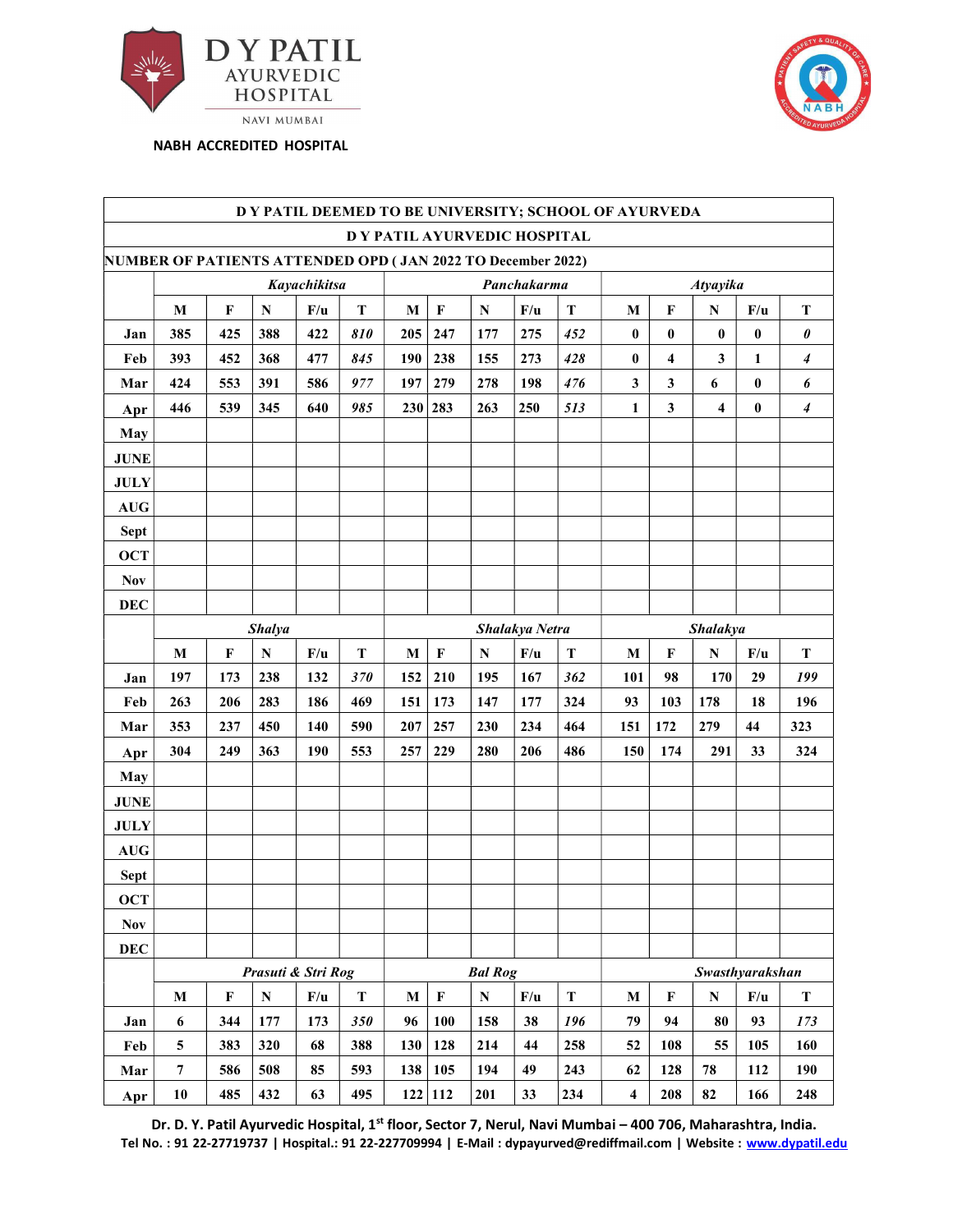



| May         |  |  |  |  |  |  |  |  |
|-------------|--|--|--|--|--|--|--|--|
| <b>JUNE</b> |  |  |  |  |  |  |  |  |
| JULY        |  |  |  |  |  |  |  |  |
| AUG         |  |  |  |  |  |  |  |  |
| Sept        |  |  |  |  |  |  |  |  |
| <b>OCT</b>  |  |  |  |  |  |  |  |  |
| <b>Nov</b>  |  |  |  |  |  |  |  |  |
| <b>DEC</b>  |  |  |  |  |  |  |  |  |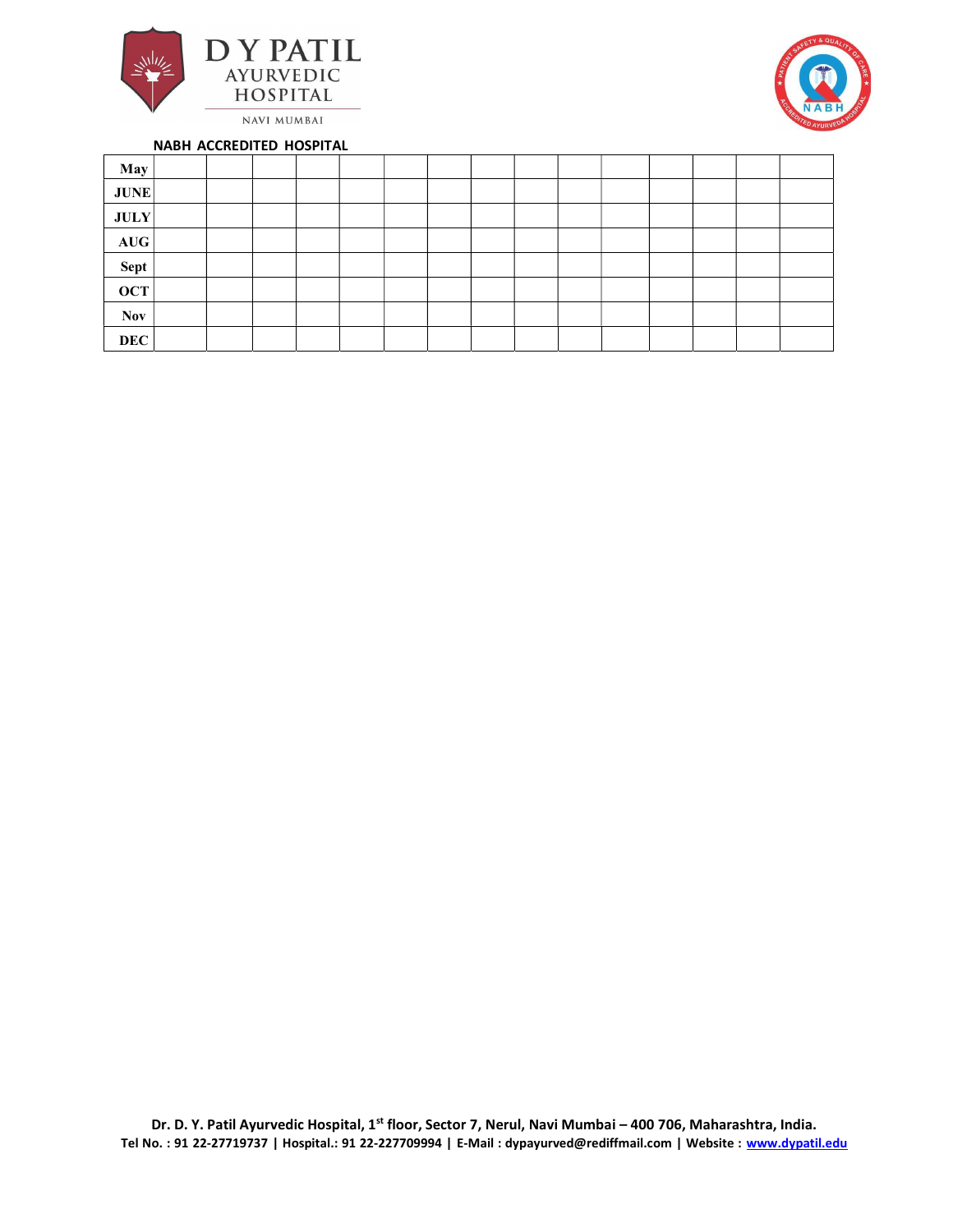



|                |             |                                                       | DY PATIL DEEMED TO BE UNIVERSITY; SCHOOL OF AYURVEDA |        |          |                   |                  |       |
|----------------|-------------|-------------------------------------------------------|------------------------------------------------------|--------|----------|-------------------|------------------|-------|
|                |             |                                                       | D Y PATIL AYURVEDIC HOSPITAL, NERUL, NAVI-MUMBAI     |        |          |                   |                  |       |
|                |             | <b>DETAILS OF IPD PATIENTS (JAN 2022 TO Dec 2022)</b> |                                                      |        |          |                   |                  |       |
| SR. NO.        | Month       |                                                       | Kayachikitsa                                         |        | Shalakya | Prasuti<br>& Stri | Kaumarbhr        | Total |
|                |             | Kayachikitsa                                          | (Rasayan & Manasroga etc)<br>Panchkarma              | Shalya |          | Roga              | itya<br>(Balrog) |       |
| 1              | January     | 52                                                    | 32                                                   | 24     | 54       | 15                | 11               | 188   |
| $\overline{2}$ | February    | 73                                                    | 35                                                   | 25     | 52       | 25                | 32               | 242   |
| $\mathbf{3}$   | March       | 84                                                    | 47                                                   | 51     | 67       | 31                | 28               | 308   |
| $\overline{4}$ | April       | 63                                                    | 40                                                   | 35     | 64       | 38                | 17               | 257   |
| $\overline{5}$ | May         |                                                       |                                                      |        |          |                   |                  |       |
| 6              | June        |                                                       |                                                      |        |          |                   |                  |       |
| $\overline{7}$ | <b>JULY</b> |                                                       |                                                      |        |          |                   |                  |       |
| 8              | AUG         |                                                       |                                                      |        |          |                   |                  |       |
| 9              | Sept        |                                                       |                                                      |        |          |                   |                  |       |
| 10             | Oct         |                                                       |                                                      |        |          |                   |                  |       |
| 11             | <b>Nov</b>  |                                                       |                                                      |        |          |                   |                  |       |
| 12             | Dec         |                                                       |                                                      |        |          |                   |                  |       |

#### D Y PATIL DEEMED TO BE UNIVERSITY; SCHOOL OF AYURVEDA

### D Y PATIL AYURVEDIC HOSPITAL

NUMBER OF PATIENTS ATTENDED IPD ( JAN 2022 TO NOVEMBER 2022)

|      |              | Kayachikitsa   |           |          | Panchakarma |                       |          | <b>Shalya</b> |                       |          | <b>Shalakya Netra</b> |           |              | Prasuti & Stri<br>Rog |                       |          | <b>Bal Rog</b> |              |
|------|--------------|----------------|-----------|----------|-------------|-----------------------|----------|---------------|-----------------------|----------|-----------------------|-----------|--------------|-----------------------|-----------------------|----------|----------------|--------------|
|      | M<br>al<br>e | Fe<br>mal<br>e | To<br>tal | M<br>ale | Fem<br>ale  | T <sub>0</sub><br>tal | M<br>ale | Fem<br>ale    | T <sub>0</sub><br>tal | M<br>ale | Fem<br>ale            | To<br>tal | M<br>ale     | Fem<br>ale            | T <sub>0</sub><br>tal | Mal<br>e | Fema<br>le     | <b>Total</b> |
| Jan  | 19           | 33             | 52        | 14       | 18          | 32                    | 11       | 13            | 24                    | 26       | 28                    | 54        | $\mathbf{0}$ | 15                    | 15                    | 5        | 6              | 11           |
| Feb  | 30           | 37             | 73        | 17       | 18          | 35                    | 12       | 13            | 25                    | 24       | 28                    | 52        | $\mathbf{0}$ | 25                    | 25                    | 16       | 16             | 32           |
| Mar  | 33           | 51             | 84        | 15       | 32          | 47                    | 30       | 21            | 51                    | 33       | 34                    | 67        | $\mathbf{0}$ | 31                    | 31                    | 16       | 12             | 28           |
| Apr  | 29           | 34             | 63        | 20       | 20          | 40                    | 17       | 18            | 35                    | 33       | 31                    | 64        | $\mathbf{0}$ | 38                    | 38                    | 10       | 7              | 17           |
| May  |              |                |           |          |             |                       |          |               |                       |          |                       |           |              |                       |                       |          |                |              |
| June |              |                |           |          |             |                       |          |               |                       |          |                       |           |              |                       |                       |          |                |              |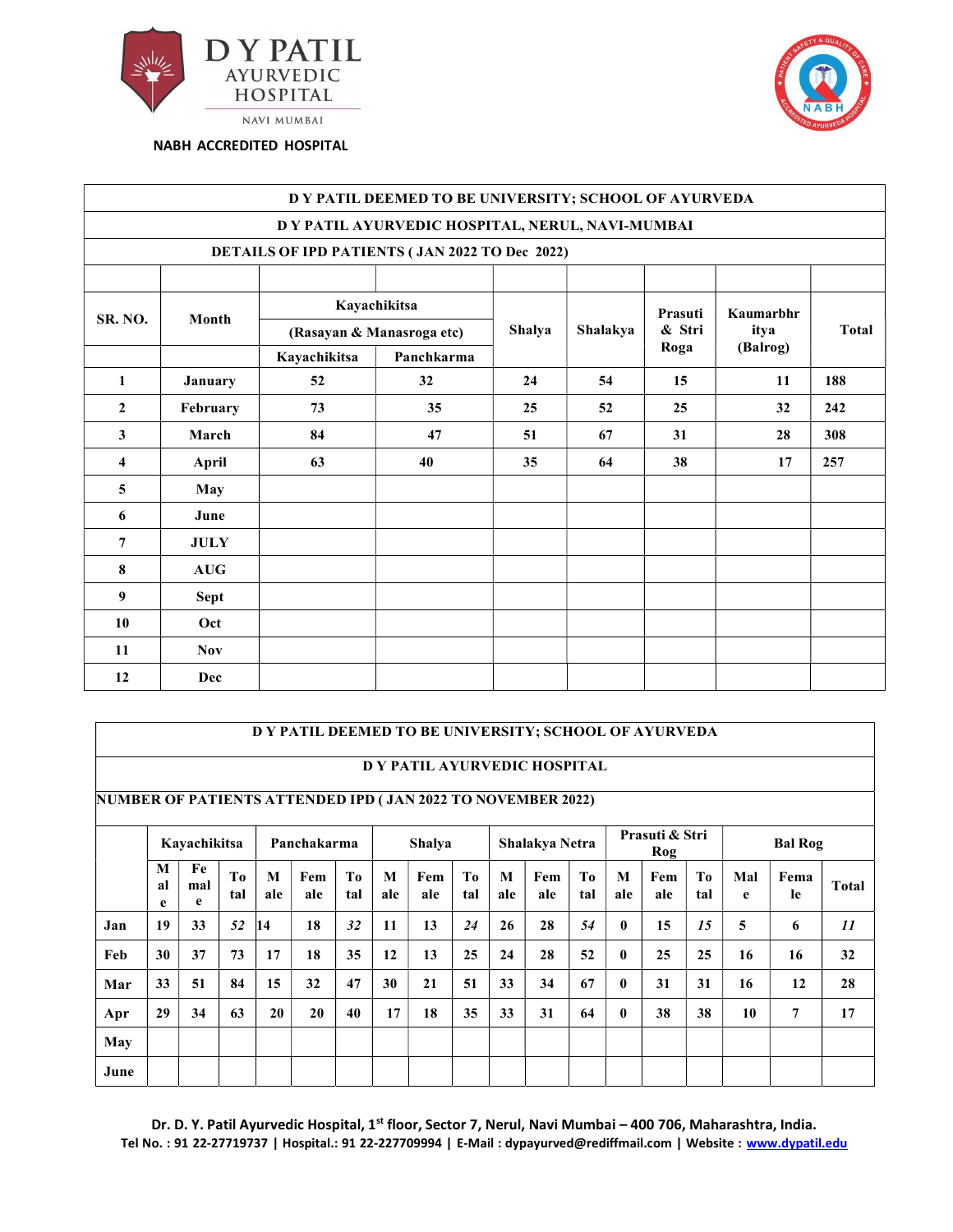



| JUL<br>V      |  |  |  |  |  |  |  |  |  |
|---------------|--|--|--|--|--|--|--|--|--|
| Aug           |  |  |  |  |  |  |  |  |  |
| Septe<br>mber |  |  |  |  |  |  |  |  |  |
| <b>OCT</b>    |  |  |  |  |  |  |  |  |  |
| Nov           |  |  |  |  |  |  |  |  |  |
| Dec           |  |  |  |  |  |  |  |  |  |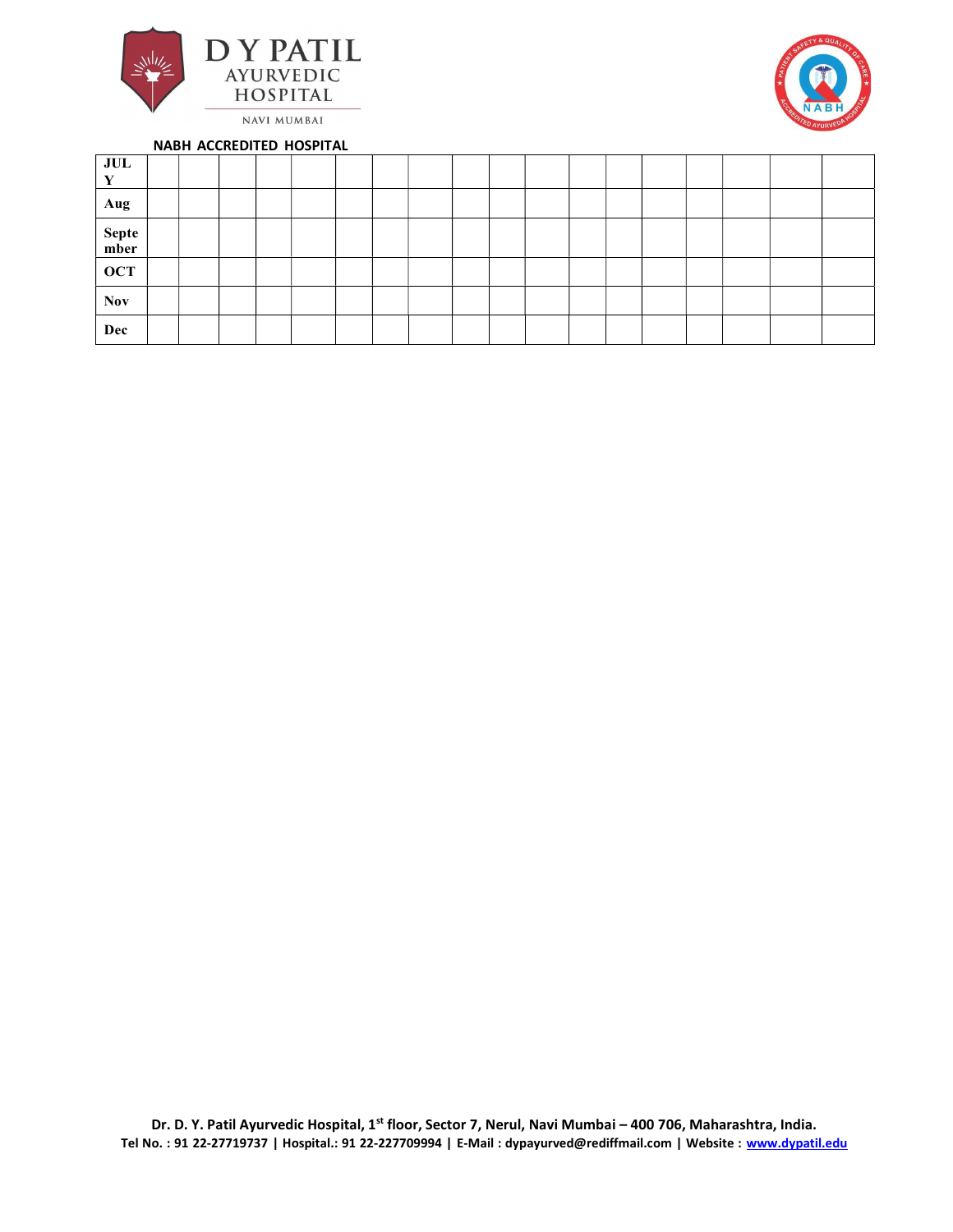



|                |             |                  | D Y PATIL DEEMED TO BE UNIVERSITY; SCHOOL OF AYURVEDA |               |          |                           |                             |
|----------------|-------------|------------------|-------------------------------------------------------|---------------|----------|---------------------------|-----------------------------|
|                |             |                  | D Y PATIL AYURVEDIC HOSPITAL, NERUL, NAVI-MUMBAI      |               |          |                           |                             |
|                |             |                  | BED DAYS (JAN 2022 TO November 2022)                  |               |          |                           |                             |
| SR.<br>NO.     | Month       | Kayachikit<br>sa | Panchkarma                                            | <b>Shalya</b> | Shalakya | Prasuti<br>& Stri<br>Roga | Kaumarbhr<br>ittya (Balrog) |
|                |             |                  | (Rasayan & Manasrog etc)                              |               |          |                           |                             |
| 1              | January     | 260.5            | 184                                                   | 199.5         | 346.5    | 146                       | 83.5                        |
| $\mathbf{2}$   | February    | 757.5            | 280                                                   | 311.5         | 323      | 186.5                     | 271                         |
| $\mathbf{3}$   | March       | 976.5            | 266                                                   | 473           | 459.5    | 283                       | 297                         |
| 4              | April       | 788              | 311.5                                                 | 431.5         | 567.5    | 288.5                     | 283.5                       |
| 5 <sup>5</sup> | May         |                  |                                                       |               |          |                           |                             |
| 6              | <b>JUNE</b> |                  |                                                       |               |          |                           |                             |
| $\overline{7}$ | <b>JULY</b> |                  |                                                       |               |          |                           |                             |
| 8              | Aug         |                  |                                                       |               |          |                           |                             |
| 9              | September   |                  |                                                       |               |          |                           |                             |
| 10             | <b>OCT</b>  |                  |                                                       |               |          |                           |                             |
| 11             | <b>Nov</b>  |                  |                                                       |               |          |                           |                             |
| 12             | Dec         |                  |                                                       |               |          |                           |                             |

| D Y PATIL DEEMED TO BE UNIVERSITY; SCHOOL OF AYURVEDA       |     |  |  |  |  |  |  |  |
|-------------------------------------------------------------|-----|--|--|--|--|--|--|--|
| D Y PATIL AYURVEDIC HOSPITAL, NERUL, NAVI MUMBAI            |     |  |  |  |  |  |  |  |
| Total number of Operation theatre procedure till April 2022 | 98  |  |  |  |  |  |  |  |
| Total number of Ksharsutra procedure till March 2022        | 16  |  |  |  |  |  |  |  |
| Total number of Agni karma procedure till March 2022        | 110 |  |  |  |  |  |  |  |
| Total number of X ray till March 2022                       | 412 |  |  |  |  |  |  |  |
| <b>Total number of Sonography till March 2022</b>           | 37  |  |  |  |  |  |  |  |
| <b>Total number of Labour procedure till March 2022</b>     | 4   |  |  |  |  |  |  |  |
| Total number of Ksharkarma procedure till March 2022        | 100 |  |  |  |  |  |  |  |
| <b>Total number of ECG till March 2022</b>                  | 163 |  |  |  |  |  |  |  |
| <b>Total number of Utterbasti procedure March 2022</b>      | 155 |  |  |  |  |  |  |  |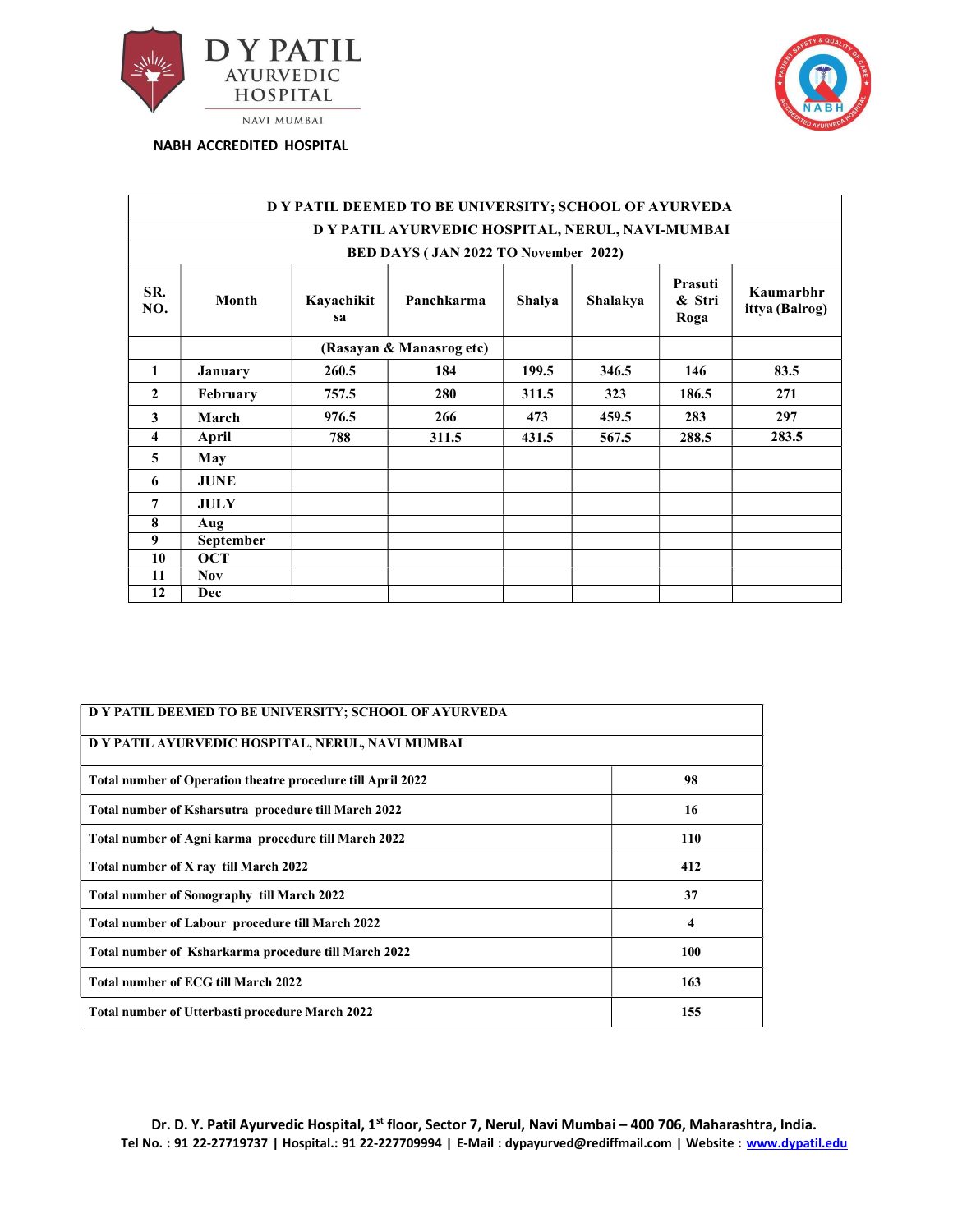



| <b>SECTION</b>    | <b>TEST</b>               | $\rm JAN$            | <b>FEB</b>              | <b>MAR</b>             | April                  | May | June | July |  |  | Aug SEPOCTNOVDECTOTAL |
|-------------------|---------------------------|----------------------|-------------------------|------------------------|------------------------|-----|------|------|--|--|-----------------------|
| I. Hematology CBC |                           | 57                   | 108                     | 53                     | $76\,$                 |     |      |      |  |  |                       |
|                   | <b>ESR</b>                | 33                   | 103                     | 41                     | 42                     |     |      |      |  |  |                       |
|                   | HB                        | $\,1$                | $\mathbf{1}$            | $\boldsymbol{0}$       | $\boldsymbol{0}$       |     |      |      |  |  |                       |
|                   | Platelet                  | 57                   | 108                     | 53                     | 76                     |     |      |      |  |  |                       |
|                   | $\rm{AEC}$                | $\boldsymbol{0}$     | $\boldsymbol{0}$        | $\boldsymbol{0}$       | $\boldsymbol{0}$       |     |      |      |  |  |                       |
|                   | ${\bf MP}$                | $\overline{2}$       | $\boldsymbol{0}$        | $\overline{c}$         | $\,1\,$                |     |      |      |  |  |                       |
|                   | <b>BTCT</b>               | $\overline{2}$       | $\overline{2}$          | 6                      | $\boldsymbol{2}$       |     |      |      |  |  |                       |
|                   | HBA1C                     | $\sqrt{6}$           | $\overline{9}$          | $\,8\,$                | $\overline{5}$         |     |      |      |  |  |                       |
|                   |                           |                      |                         |                        |                        |     |      |      |  |  |                       |
| II. Serology      | <b>WIDAL</b>              | $\overline{2}$       | $\mathbf{0}$            | $\boldsymbol{0}$       | $\boldsymbol{0}$       |     |      |      |  |  |                       |
|                   | <b>VDRL</b>               | $\boldsymbol{0}$     | $\boldsymbol{0}$        | $\boldsymbol{0}$       | $\boldsymbol{0}$       |     |      |      |  |  |                       |
|                   | RA                        | 5                    | $\overline{4}$          | $\mathfrak{Z}$         | 5                      |     |      |      |  |  |                       |
|                   | $\rm{HIV}$                | 13                   | 86                      | $24\,$                 | 15                     |     |      |      |  |  |                       |
|                   | HBsAg                     | 13                   | 85                      | $23\,$                 | $16\,$                 |     |      |      |  |  |                       |
|                   | <b>UPT</b>                | $\mathbf{1}$         | $\overline{c}$          | $\overline{c}$         | $\,1\,$                |     |      |      |  |  |                       |
|                   | Bl. Group                 | $\mathbf{1}$         | $\mathbf{1}$            | $\boldsymbol{0}$       | $\boldsymbol{0}$       |     |      |      |  |  |                       |
|                   | <b>ASO</b>                | $\boldsymbol{0}$     | $\boldsymbol{0}$        | $\boldsymbol{0}$       | $\boldsymbol{0}$       |     |      |      |  |  |                       |
|                   | MT                        | $\boldsymbol{0}$     | $\boldsymbol{0}$        | $\boldsymbol{0}$       | $\boldsymbol{0}$       |     |      |      |  |  |                       |
|                   | <b>CRP</b>                | $18\,$               | $17\,$                  | 19                     | 15                     |     |      |      |  |  |                       |
|                   |                           |                      |                         |                        |                        |     |      |      |  |  |                       |
| III.              | <b>BSL</b>                |                      |                         |                        |                        |     |      |      |  |  |                       |
| Biochemistry      |                           | 61                   | 139                     | 99                     | 115                    |     |      |      |  |  |                       |
|                   | <b>BUN/UREA</b>           | 29                   | $8\,$                   | 12                     | $21\,$                 |     |      |      |  |  |                       |
|                   | <b>CREAT</b>              | 42                   | $18\,$                  | $23\,$                 | 39                     |     |      |      |  |  |                       |
|                   | <b>URIC ACID</b>          | 13                   | $10\,$                  | 17                     | $10\,$                 |     |      |      |  |  |                       |
|                   | <b>PROTEIN</b>            | $12\,$               | 9                       | $16\,$                 | $\,$ 8 $\,$            |     |      |      |  |  |                       |
|                   | <b>ALBUMIN</b>            | $12\,$               | 9                       | $16\,$                 | $\,8\,$                |     |      |      |  |  |                       |
|                   | <b>BILLIRUBIN</b><br>SGOT | $\overline{4}$       | $\overline{4}$          | $\boldsymbol{7}$       | $\,8\,$                |     |      |      |  |  |                       |
|                   | <b>SGPT</b>               | 26                   | $8\,$                   | 11                     | $25\,$                 |     |      |      |  |  |                       |
|                   | ALK.PO4                   | 26                   | $8\,$<br>$\overline{4}$ | 11<br>$\boldsymbol{7}$ | 25<br>$\boldsymbol{7}$ |     |      |      |  |  |                       |
|                   | CHOLE.                    | $\overline{4}$       |                         |                        | 31                     |     |      |      |  |  |                       |
|                   | TRIGL.                    | 14                   | 16<br>14                | $21\,$                 | 31                     |     |      |      |  |  |                       |
|                   | ${\rm HDL}$               | 14                   |                         | $20\,$                 |                        |     |      |      |  |  |                       |
|                   | <b>CALCIUM</b>            | 14<br>$\overline{6}$ | 14<br>5                 | $20\,$<br>$\sqrt{6}$   | $31\,$<br>$10\,$       |     |      |      |  |  |                       |
|                   |                           |                      |                         |                        |                        |     |      |      |  |  |                       |
| <b>IV. URINE</b>  | URIN R/M                  | 31                   | $\bf 80$                | $41\,$                 | 39                     |     |      |      |  |  |                       |
|                   | <b>STOOL</b>              | $\boldsymbol{0}$     | $\boldsymbol{0}$        | $\boldsymbol{0}$       | $\sqrt{2}$             |     |      |      |  |  |                       |
|                   |                           |                      |                         |                        |                        |     |      |      |  |  |                       |
| VI. Cytology PAP  |                           | $\mathbf{0}$         | $\boldsymbol{0}$        | $\boldsymbol{0}$       | $\boldsymbol{0}$       |     |      |      |  |  |                       |
|                   | <b>TOTAL</b>              | 519                  | 872                     |                        |                        |     |      |      |  |  |                       |
|                   |                           |                      |                         | 561                    | 664                    |     |      |      |  |  |                       |
|                   |                           |                      |                         |                        |                        |     |      |      |  |  |                       |
|                   |                           |                      |                         |                        |                        |     |      |      |  |  |                       |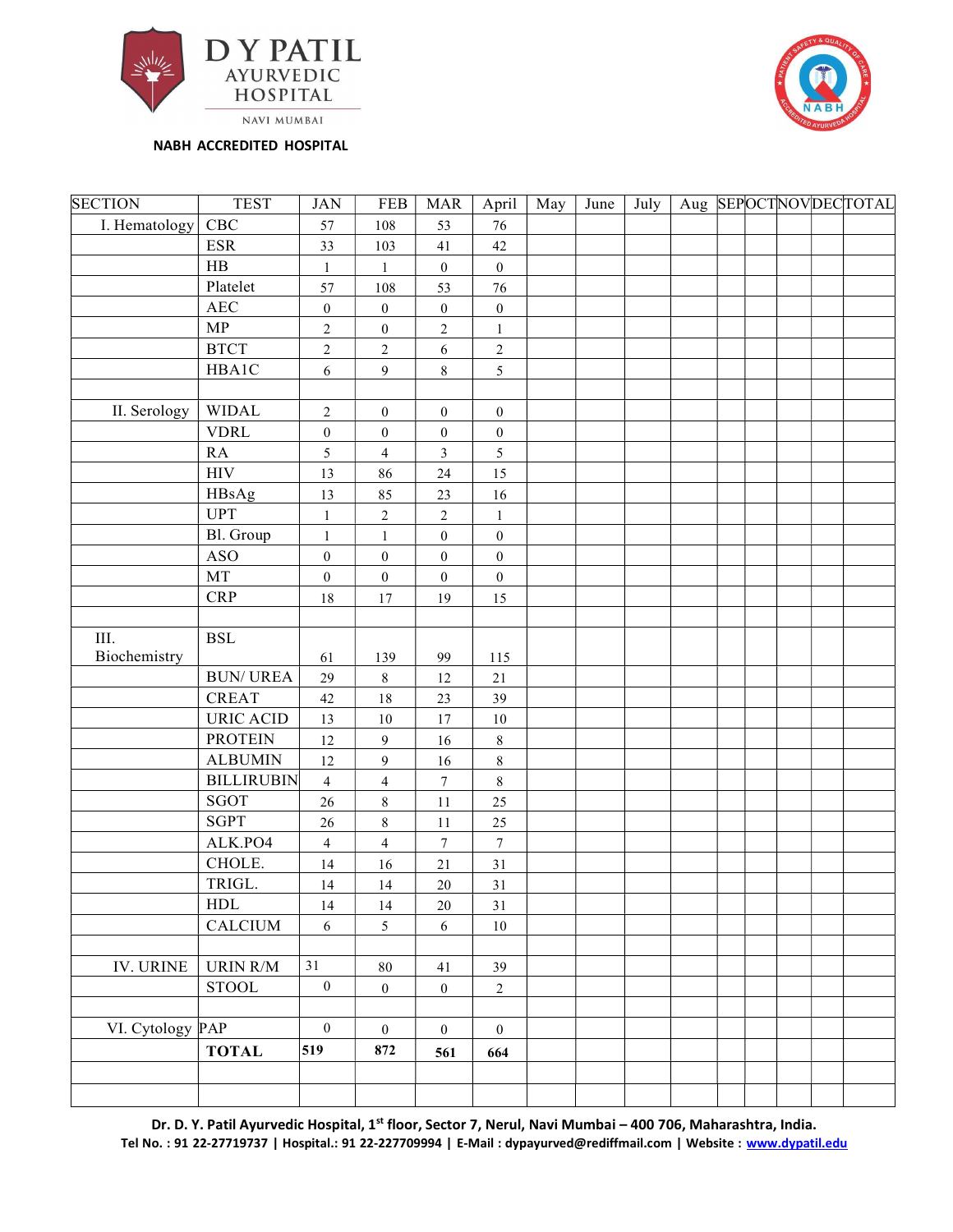



|                  | <b>XRAY</b> | <b>SONOGRAPHY</b> |
|------------------|-------------|-------------------|
| <b>JANUARY</b>   | 37          | $\overline{2}$    |
| <b>FEBRUARY</b>  | 142         | 17                |
| <b>MARCH</b>     | 105         | $\,$ 8 $\,$       |
| April            | 128         | 10                |
| May              |             |                   |
| June             |             |                   |
| <b>JULY</b>      |             |                   |
| <b>August</b>    |             |                   |
| <b>SEPTEMBER</b> |             |                   |
| October          |             |                   |
| November         |             |                   |
| <b>December</b>  |             |                   |
| <b>Total</b>     | 412         | 37                |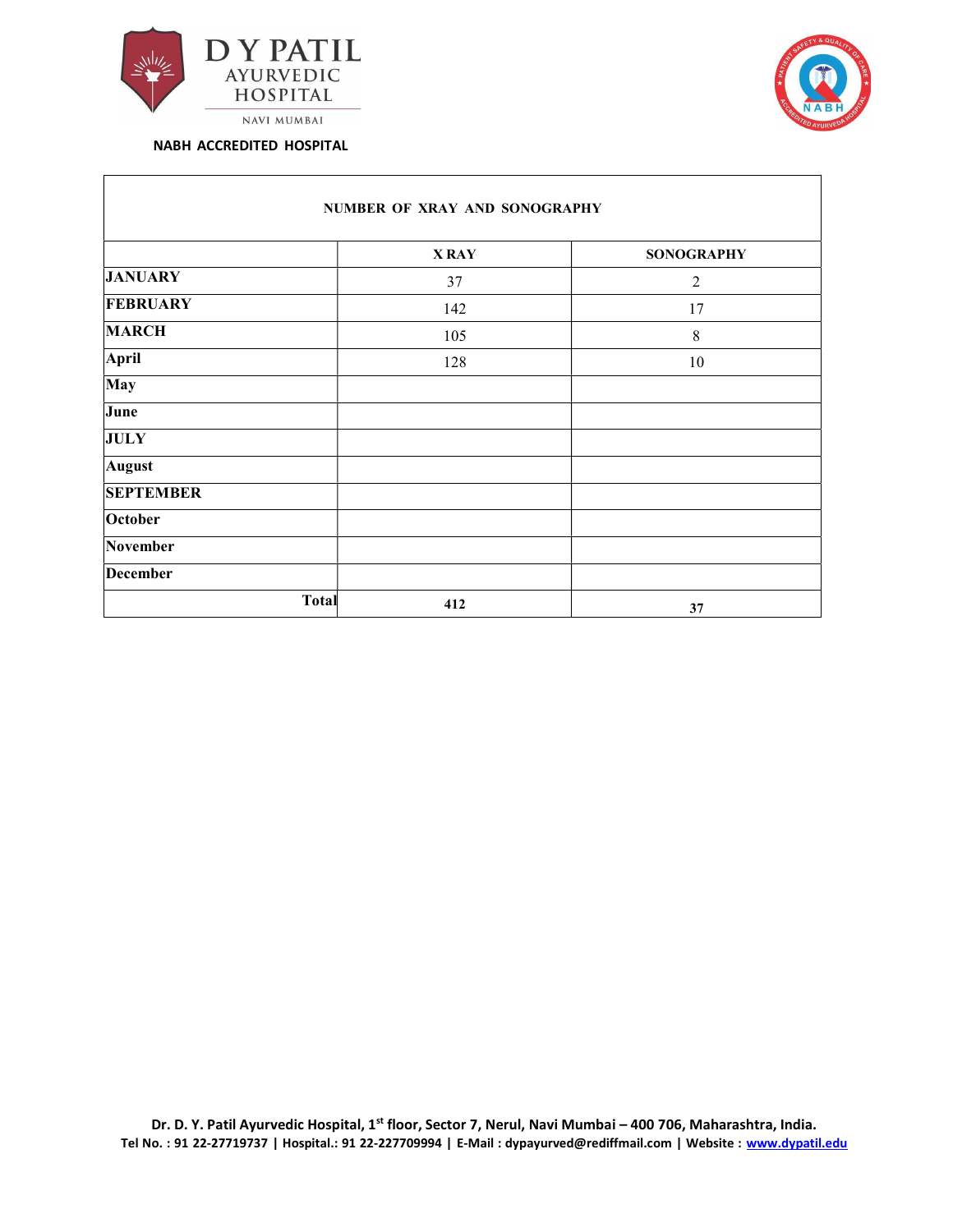



# PANCHAKARMA PROCEDURE RECORD JAN 2022

| Sr.<br>No.              | <b>PROCEDURE NAME</b> | <b>OPD</b>        | <b>IPD</b>        | <b>TOTAL</b>            |
|-------------------------|-----------------------|-------------------|-------------------|-------------------------|
| $\mathbf{1}$            | <b>SNEHAN</b>         | 04                | 221               | 225                     |
| $\overline{2}$          | <b>SWEDAN</b>         | 04                | 216               | 220                     |
| $\overline{\mathbf{3}}$ | <b>VAMAN</b>          | $\bf{00}$         | 00                | $\boldsymbol{0}$        |
| $\overline{\mathbf{4}}$ | <b>VIRECHAN</b>       | 00                | 02                | $\overline{2}$          |
| 5 <sup>5</sup>          | <b>BASTI</b>          | 03                | 198               | 201                     |
| 6                       | <b>NASYA</b>          | 01                | 40                | 41                      |
| $\overline{7}$          | <b>RAKTAMOKSHAN</b>   | 04                | 01                | 5                       |
| 8                       | <b>SHIRODHARA</b>     | 0 <sub>5</sub>    | 17                | 22                      |
| 9                       | <b>SHIROBASTI</b>     | 00                | $\boldsymbol{00}$ | $\boldsymbol{0}$        |
|                         | <b>OTHER</b>          |                   |                   |                         |
| $\mathbf{1}$            | <b>JANUBAST</b>       | 00                | 61                | 61                      |
| $\boldsymbol{2}$        | <b>KATIBASTI</b>      | $\bf{00}$         | 73                | 73                      |
| $\overline{3}$          | <b>MANYABASTI</b>     | 00                | 22                | 22                      |
| $\overline{\mathbf{4}}$ | <b>SUSHUMNABASTI</b>  | 00                | $\boldsymbol{00}$ | $\boldsymbol{0}$        |
| 5                       | <b>UDVARTAN</b>       | 00                | 03                | $\overline{\mathbf{3}}$ |
| 6                       | <b>HRIDBASTI</b>      | $\boldsymbol{00}$ | $\boldsymbol{00}$ | $\boldsymbol{0}$        |
| $\overline{7}$          | <b>TAKRADHARA</b>     | 00                | 00                | $\bf{0}$                |
| 8                       | <b>TARPAN</b>         | $\bf{00}$         | 00                | $\bf{0}$                |
| 9                       | PATRAPOTALI SWEDA     | 00                | 0 <sub>5</sub>    | 5                       |
| 10                      | <b>PINDSWEDA</b>      | 01                | 0 <sub>5</sub>    | 6                       |
|                         |                       |                   | <b>TOTAL</b>      | 886                     |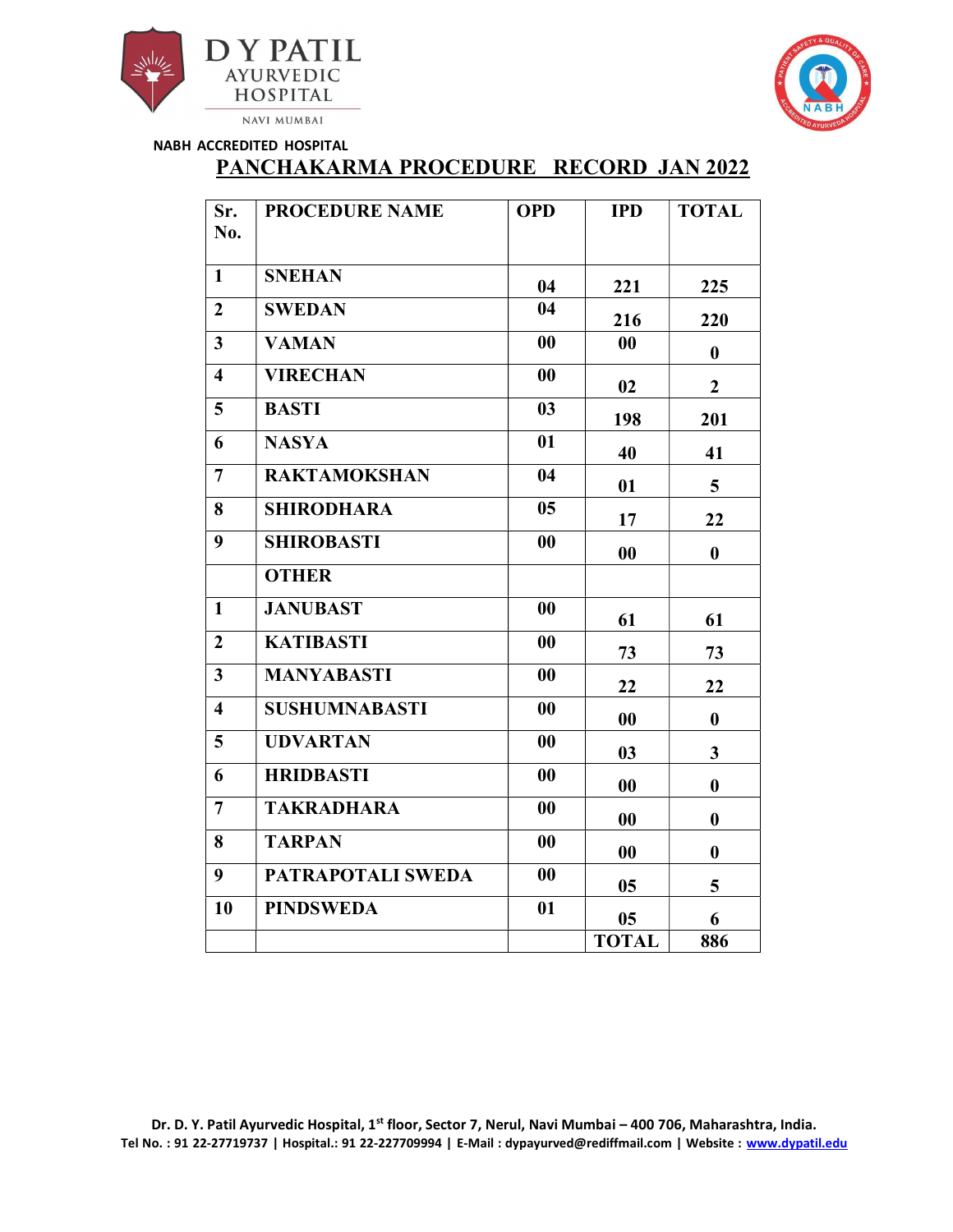



| Sr.<br>No.              | <b>PROCEDURE NAME</b> | <b>OPD</b>     | <b>IPD</b>   | <b>TOTAL</b>            |
|-------------------------|-----------------------|----------------|--------------|-------------------------|
| $\mathbf{1}$            | <b>SNEHAN</b>         | 50             | 348          | 398                     |
| $\boldsymbol{2}$        | <b>SWEDAN</b>         | 49             | 321          | 370                     |
| $\overline{3}$          | <b>VAMAN</b>          | 0 <sub>3</sub> | 01           | $\overline{\mathbf{4}}$ |
| $\overline{\mathbf{4}}$ | <b>VIRECHAN</b>       | 01             | 03           | $\overline{\mathbf{4}}$ |
| 5                       | <b>BASTI</b>          | 35             | 288          | 323                     |
| 6                       | <b>NASYA</b>          | 21             | 104          | 125                     |
| $\overline{7}$          | <b>RAKTAMOKSHAN</b>   | 03             | 04           | $\overline{7}$          |
| 8                       | <b>SHIRODHARA</b>     | 13             | 15           | 28                      |
| 9                       | <b>SHIROBASTI</b>     | 00             | 00           | $\bf{0}$                |
|                         | <b>OTHER</b>          |                |              |                         |
| $\mathbf{1}$            | <b>JANUBAST</b>       | 02             | 87           | 89                      |
| $\overline{2}$          | <b>KATIBASTI</b>      | 00             | 121          | 121                     |
| $\overline{3}$          | <b>MANYABASTI</b>     | 00             | 55           | 55                      |
| $\overline{\mathbf{4}}$ | <b>SUSHUMNABASTI</b>  | 00             | 00           | $\bf{0}$                |
| 5                       | <b>UDVARTAN</b>       | 04             | 11           | 15                      |
| 6                       | <b>HRIDBASTI</b>      | 00             | 00           | $\boldsymbol{0}$        |
| $\overline{7}$          | <b>TAKRADHARA</b>     | 00             | 00           | $\bf{0}$                |
| 8                       | <b>TARPAN</b>         | 00             | 05           | 5                       |
| 9                       | PATRAPOTALI SWEDA     | 00             | 32           | 32                      |
| 10                      | <b>PINDSWEDA</b>      | 00             | 19           | 19                      |
|                         |                       |                | <b>TOTAL</b> | 1595                    |

## PANCHAKARMA PROCEDURE RECORD FEB 2022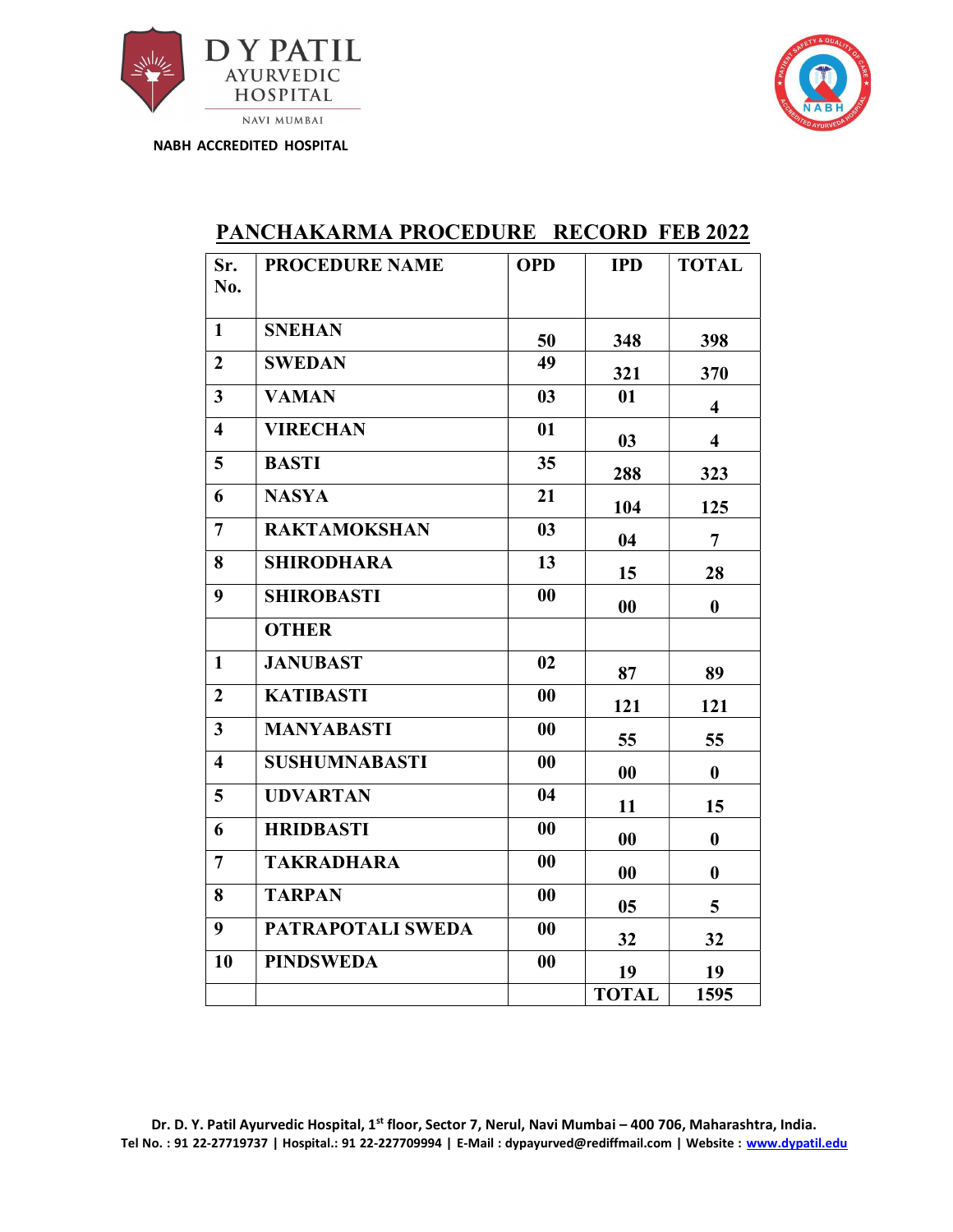



| Sr.<br>No.              | <b>PROCEDURE NAME</b> | <b>OPD</b>     | <b>IPD</b>   | <b>TOTAL</b>     |
|-------------------------|-----------------------|----------------|--------------|------------------|
| $\mathbf{1}$            | <b>SNEHAN</b>         | 72             | 485          | 557              |
| $\overline{2}$          | <b>SWEDAN</b>         | 69             | 476          | 545              |
| $\overline{\mathbf{3}}$ | <b>VAMAN</b>          | 0 <sub>5</sub> | 07           | 12               |
| $\overline{\mathbf{4}}$ | <b>VIRECHAN</b>       | $\bf{00}$      | 01           | $\mathbf{1}$     |
| 5 <sup>5</sup>          | <b>BASTI</b>          | 44             | 385          | 429              |
| 6                       | <b>NASYA</b>          | 37             | 117          | 154              |
| $\overline{7}$          | <b>RAKTAMOKSHAN</b>   | 02             | 06           | 8                |
| 8                       | <b>SHIRODHARA</b>     | 09             | 67           | 76               |
| 9                       | <b>SHIROBASTI</b>     | 00             | 00           | $\bf{0}$         |
|                         | <b>OTHER</b>          |                |              |                  |
| $\mathbf{1}$            | <b>JANUBAST</b>       | 03             | 120          | 123              |
| $\boldsymbol{2}$        | <b>KATIBASTI</b>      | 00             | 151          | 151              |
| $\overline{\mathbf{3}}$ | <b>MANYABASTI</b>     | 08             | 98           | 106              |
| $\overline{\mathbf{4}}$ | <b>SUSHUMNABASTI</b>  | 00             | 00           | $\boldsymbol{0}$ |
| 5                       | <b>UDVARTAN</b>       | 01             | 19           | 20               |
| 6                       | <b>HRIDBASTI</b>      | 00             | 00           | $\bf{0}$         |
| $\overline{7}$          | <b>TAKRADHARA</b>     | 00             | 00           | $\bf{0}$         |
| 8                       | <b>TARPAN</b>         | 08             | 20           | 28               |
| 9                       | PATRAPOTALI SWEDA     | 07             | 10           | 17               |
| 10                      | <b>PINDSWEDA</b>      | 00             | 12           | 12               |
|                         |                       |                | <b>TOTAL</b> | 2239             |

## PANCHAKARMA PROCEDURE RECORD MARCH 2022